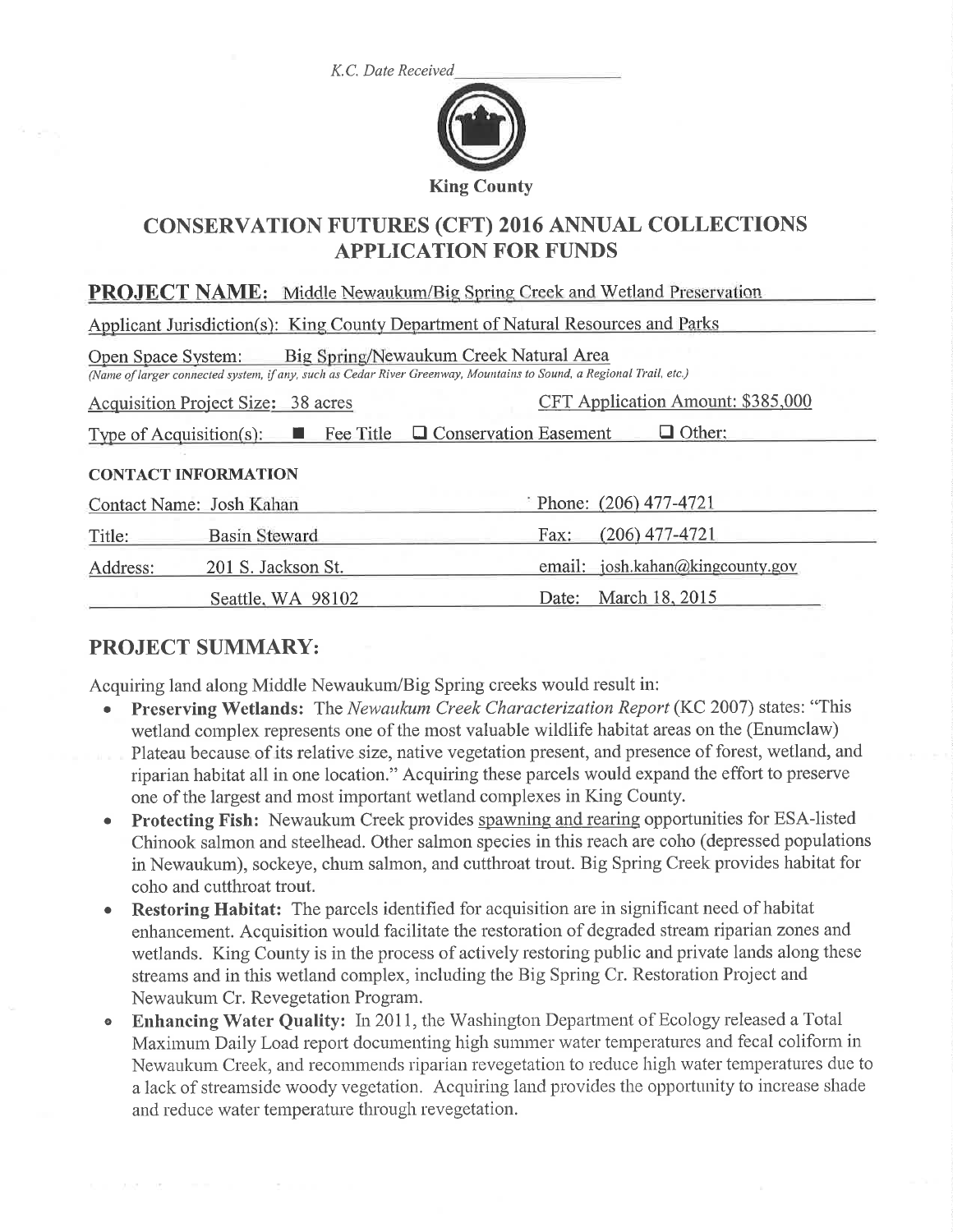# 1. OPEN SPACE RESOURCES

Please review the attached evaluation criteria. For the **proposed acquisition parcel(s)**, please (1) mark only those criteria that apply, and  $(2)$  thoroughly, yet succinctly describe in the space below how the proposed acquisition satisfies each marked criteria.

- A. Wildlife habitat or rare plant reserve B. Salmon habitat and aquatic resources
- 
- $\blacksquare$  C. Scenic resources
- $\blacksquare$  D. Community separator
- $\Box$  E. Historic/cultural resources
- $\Box$  F. Urban passive-use natural area/greenbelt
- G. Park/open space or natural corridor addition H. Passive recreation opportunity/unmet needs
- 

A. Wildlife habitat or rare plant reserve: Newaukum Creek is identified in the King County Comprehensive Plan as part of a county-wide wildlife network. Wildlife observed in this area includes elk, river otter, mink, marsh hawks, osprey, red tailed hawks, bald eagles, herons, coyote, deer, ducks and geese (wood ducks), songbirds (western meadowlark), and amphibians (Pacific chorus frogs). Between 400 and 500 acres of wetland are present in the Newaukum Creek basin; historically over 1,200 acres were present. The existing wetlands can be categorized as forested, scrub-shrub, emergent, or open water wetland types. The emergent zone is particularly important for breeding amphibians.

**B.** Salmon habitat and aquatic resources: Newaukum Creek is one of the two largest tributaries to the Green River and provides habitat and migration corridors for two species listed as threatened under the Endangered Species Act: Chinook salmon and steelhead. Other fish species present are sockeye salmon, coho salmon (listed as depressed for Newaukum Creek in the 1992 SASSI report), chum salmon, and cutthroat trout. Big Spring Creek provides spawning and rearing habitat for coho salmon and cutthroat trout, provides excellent overwintering habitat for steelhead trout, and supplies substantial quantities of cold water (about one-third of the low flow discharge) to Newaukum Creek.

C. Scenic resources: The properties provide views of Newaukum Creek, Mahler Park, Mount Rainier, the Cascade foothills and adjacent farm lands.

D. Community separator: The Newaukum and Big Spring creek confluence area defines the north boundary of Enumclaw's Urban Growth Area (UGA) and has historically served as a buffer to the City's growth. Preserving this area would limit future growth to the north, providing a definitive regional boundary between urban Enumclaw and rural King County,

G. Park/open space, or natural corridor addition: The priority properties are near or adjacent to units of the Big Spring/Newaukum Creek Natural Area, managed by the King County Parks Division as passive open space.

H. Passive recreation opportunity/unmet needs: The priority properties provide linkages along Newaukum and Big Spring creek areas that have been previously protected. Acquisition of properties in these areas offer southeast King County residents access to streams, wetlands, and wildlife viewing opportunities.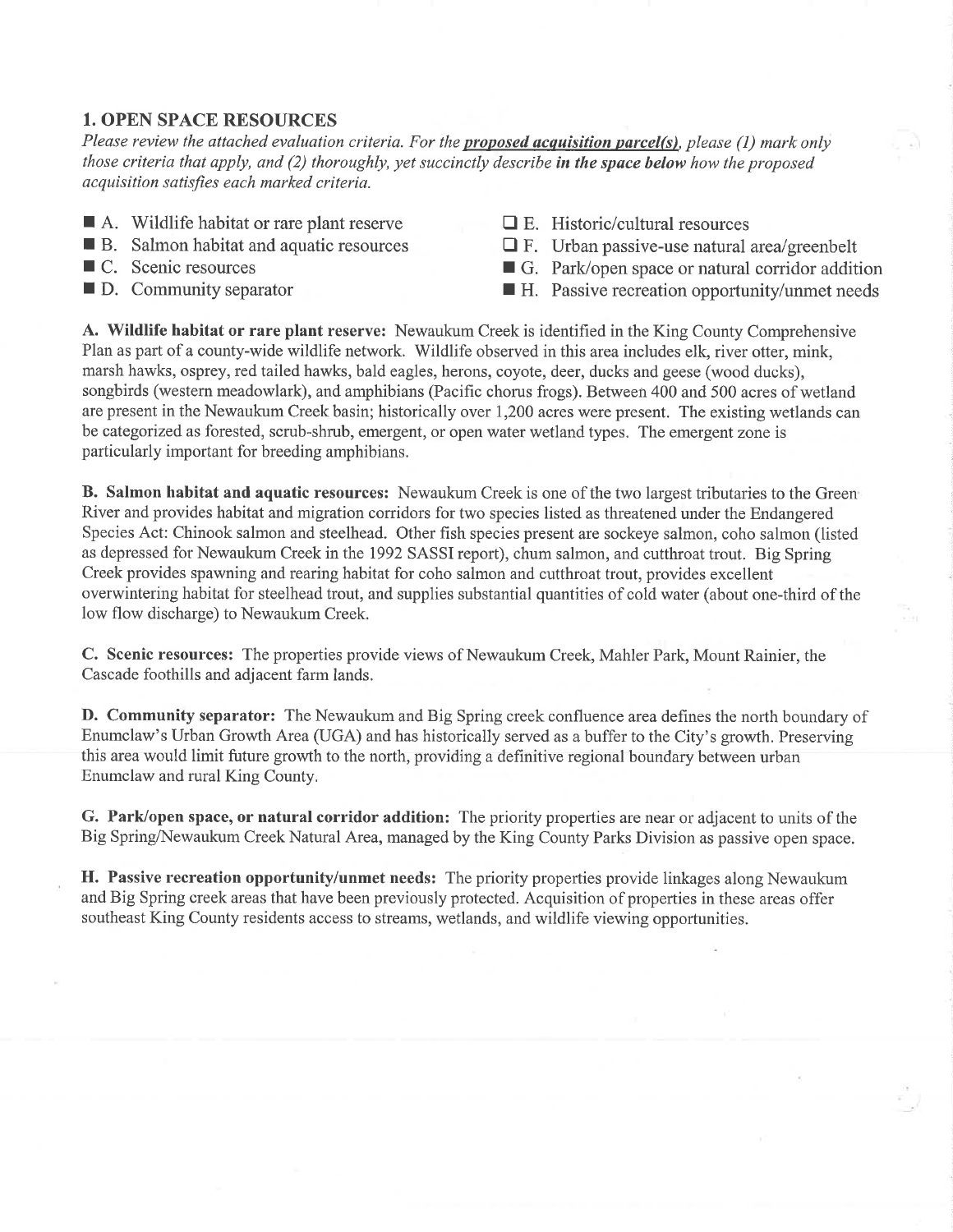# 2. ADDITIONAL FACTORS

For the proposed acquisition parcel(s), please  $(1)$  mark all criteria that apply, and  $(2)$  thoroughly, yet succinctly describe in the space below how the proposed acquisition satisfies each marked criteria.

- A. Educational/interpretive opportunity
- $\blacksquare$  T. Educational interpretty opportunity  $\blacksquare$  B. Threat of loss of open space resources
- B. Tilleat of loss of open space resources<br>■ C. Ownership complexity/willing seller(s)/ownership interest proposed
- D. Partnerships Describe any public or private partnerships that will enhance this project:
- E. Is the property identified in an adopted park, open space, comprehensive, or community plan?
- $\Box$  F. Transferable Development Credits (TDC) participation

A. Educational/interpretive opportunity: If acquired, these degraded properties would be extensively restored. Restored lands create opportunities for King County Staff to interact with adjacent landowners increases the potential to work with other community members to protect and enhance their properties.

B. Threat of loss of open space resources: Development of these targeted properties would negatively impact the goal of establishing a robust open space corridor protecting the streams and wetlands associated with Newaukum and Big Spring creeks. Draining the properties would reduce the potential to restore wetland and riparian areas, and reduce the potential for salmon recovery in the Middle Green River Basin.

C. Feasibility: ownership complexity/willing seller(s)/community support: A1l three parcels have willing sellers; one of the properties is in foreclosure.

D. Partnerships: The City of Enumclaw, which previously purchased property encompassing portions of Big Spring and Newaukum creeks, and who manage Mahler Park, have consistently supported efforts to protect the Newaukum and Big Spring creek corridors. Organizations like the Middle Green River Coalition have also been highly supportive of these acquisition efforts. All landowners are willing to negotiate a sale.

E. Is the property identified in an adopted comprehensive plan, park open space, habitat, cultural resource or community plan?: Support for protecting these lands is found in the WRIA 9 Salmon Habitat Plan (WRIA 9 2006). Two specific projects identified in this plan recommend protecting and restoring Newaukum and Big Spring creeks. This section of Newaukum Creek is included within the King County wildlife network (KC Comprehensive Plan 2012). The Last Best Places in the Middle Green River (KC 2002) identifies Middle Newaukum Creek/Big Spring Creek as one of eight "Preservation Focus Areas" within the Middle Green River sub-basin.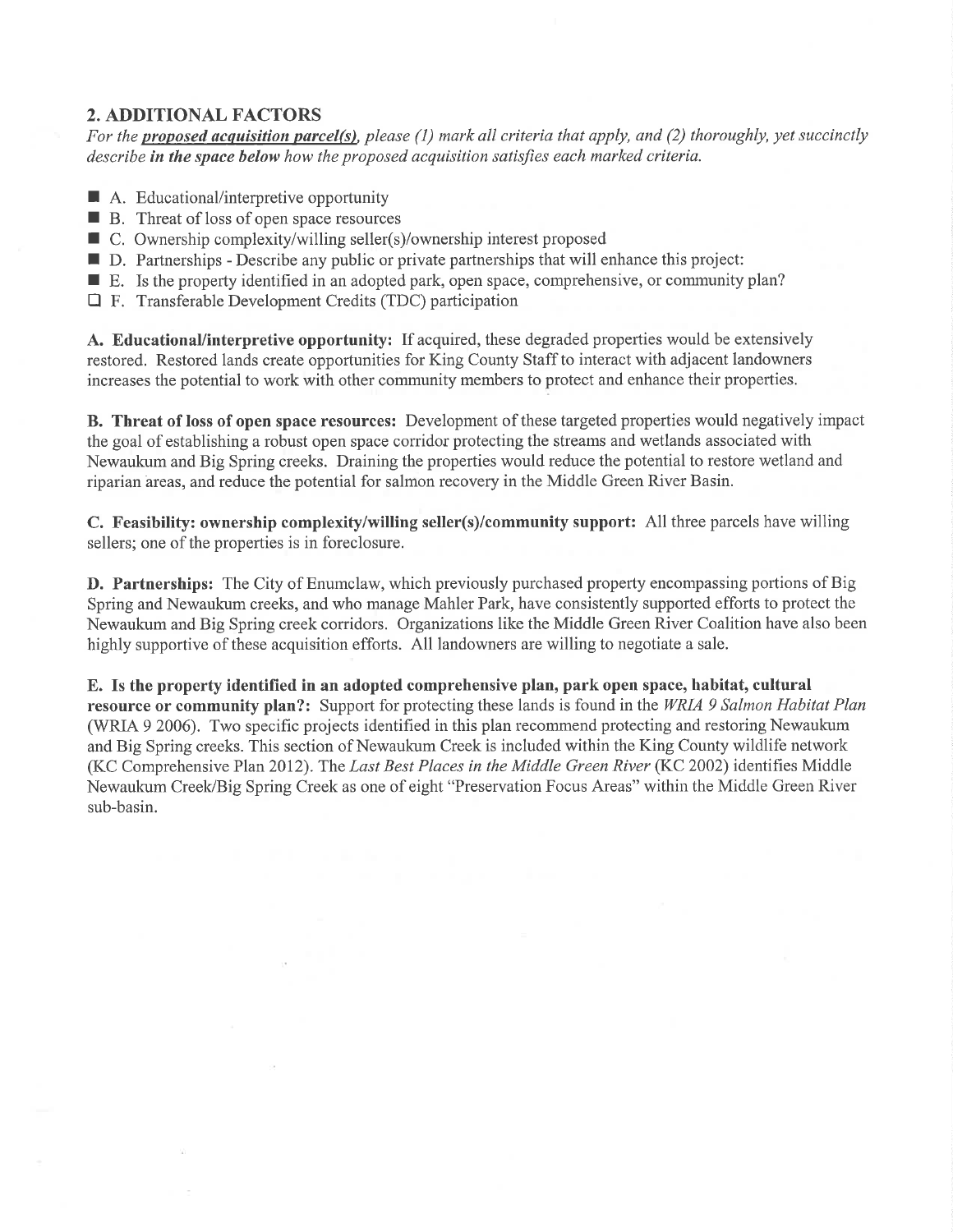# **3. STEWARDSHIP AND MAINTENANCE**

How will the property be stewarded and maintained? Does the property lend itself to volunteer stewardship opportunities? How will ongoing stewardship and maintenance efforts befunded?

Agency Participation - The maintenance and stewardship of these parcels will be the responsibility of KC DNRP. Stewardship of these sites will be a partnership between KC staff and community stewardship groups and volunteers. The three natural areas are currently managed exclusively for natural resource protection; the addition of these parcels to the KC natural area system would not change the management objectives of the natural areas or of the acquired parcel. However, the site management plan would be amended to include acquired parcels.

Monitoring and Maintenance - Baseline monitoring will be conducted immediately after property acquisition and include a site inventory. This information will provide a foundation for a site management plan, which will guide long-term monitoring, maintenance, restoration, and overall management. Monitoring and maintenance will be accomplished through volunteer work parties, paid staff, and contract crews. Adaptive management will be implemented to respond to other challenges observed through monitoring.

Signage. Inspection and Enforcement - Like all public land, these parcels have the potential to become illegal dumping areas and may draw partygoers or transients. However, these particular parcels have a fairly low risk of this happening because of distance from urban areas and lack of access. Signage would be placed at the site and regular park inspections would be conducted to discourage misuse. KC staff works closely with the KC Sheriff's Department to ensure enforcement of County Park System Codes.

Volunteers - Volunteers from schools and community groups from Enumclaw and Auburn may be recruited for future restoration efforts.

Trails - KC DNRP will develop a trails plan if one is considered appropriate on-site. Any trails that are constructed would be "soft" and consistent with the primary use of the site as an undeveloped natural area. Trail maintenance would be accomplished by KC staff and volunteers.

## 4. PROJECT BUDGET

| <b>TOTAL CFT APPLICATION AMOUNT*</b> | \$385,000 |
|--------------------------------------|-----------|
|--------------------------------------|-----------|

#### Estimation of property value:

Briefly describe how land values have been estimated, i.e. appraisal, property tax assessment, asking price, letter of value or other means.

Budget estimates were correlated through market value comparison in KC appraisal files of comparable properties with similar site influences, and would be confirmed by appraisal prior to acquisition.

| <b>ESTIMATED PROJECT COSTS (dollars)</b>               |           |  |  |  |
|--------------------------------------------------------|-----------|--|--|--|
| Total property interest value                          | \$670,000 |  |  |  |
| Title and appraisal work                               | \$25,000  |  |  |  |
| Closing, fees, taxes                                   | \$25,000  |  |  |  |
| Relocation                                             |           |  |  |  |
| Hazardous waste reports                                | \$20,000  |  |  |  |
| Directly related staff, administration and legal costs | \$30,000  |  |  |  |
| Total Project Costs (CFT and other funds)              | \$770,000 |  |  |  |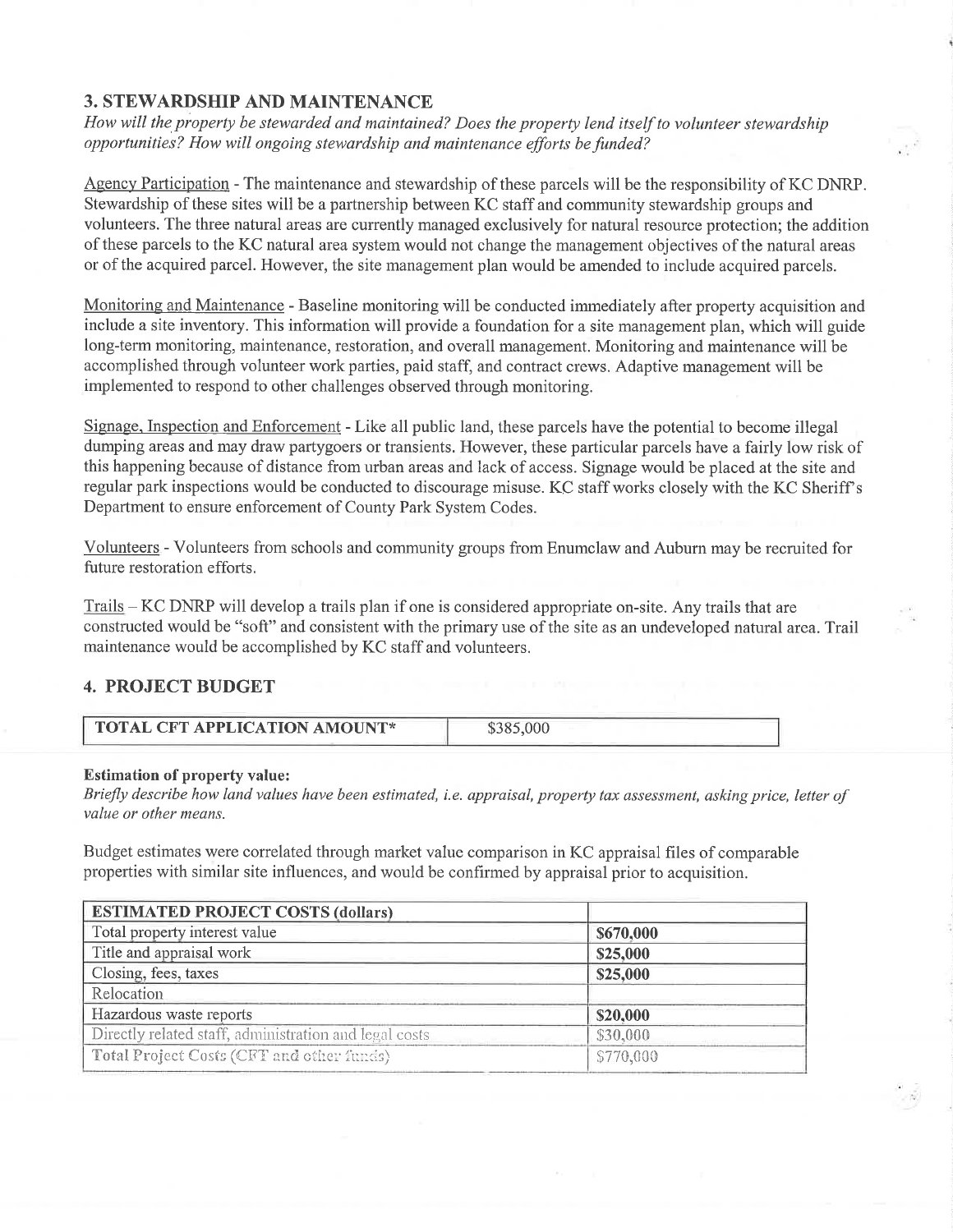| <b>MATCHING FUNDS SOURCES</b>         | Date Expended or | Match Funds Expended or |
|---------------------------------------|------------------|-------------------------|
|                                       | Committed        | Committed               |
| 2014 Parks Levy – Regional Open Space |                  | \$385,000               |
| Acquisition funds                     |                  |                         |
| <b>Total Matching Funds</b>           |                  | \$385,000               |
| (Based on 2-year requirement)         |                  |                         |
| Unidentified Remaining Match Need:    |                  | <b>NA</b>               |
|                                       |                  |                         |

#### Unidentified remaining match need

Please discuss briefly how the unidentified remaining match need above will be met:

No additional matching funds are needed if 2014 Parks Levy funds are available.

## 5. IN-KIND CONTRIBUTIONS FROM PARTNERSHIPS

| <b>Brief Activity Description</b> | Dollar Value of     | <b>Status</b>        | <b>Activity Date Range</b>     |
|-----------------------------------|---------------------|----------------------|--------------------------------|
|                                   | In-kind             | (Completed, or       | (When was activity completed?) |
|                                   | <b>Contribution</b> | Proposed in future?) | Or, date proposed in future)   |
| Middle Green River Coalition      | \$5,000             | Proposed             | Ongoing                        |
| <b>TOTAL</b>                      | \$5,000             |                      |                                |

## 6. ATTACHED MAP

Please attach a one-page,  $8\frac{1}{2}x\frac{1}{y}$  site map that shows the following:

- o Each parcel proposed for acquisition in yellow or distinct shading and an indication ofany parcel proposed for less than fee simple acquisition, such as a conservation easement;
- o Location of any proposed development to the site such as parking, trails or other facilities;
- Location of any proposed site restoration;
- o Existing public (local, state or federal) park or open spaces, labeled and shown in dark green or distinct shading;
- o Other pennanently protected open spaces (private, non profit, institutional, etc.) shown in light green or distinct shading;
- . Major water courses such as creeks, rivers, lakes or wetlands;
- o Major roads, arlerial roads or regional trails.
- Map scale: The map should show approximately a one-mile radius around the proposed acquisition(s).  $\bullet$